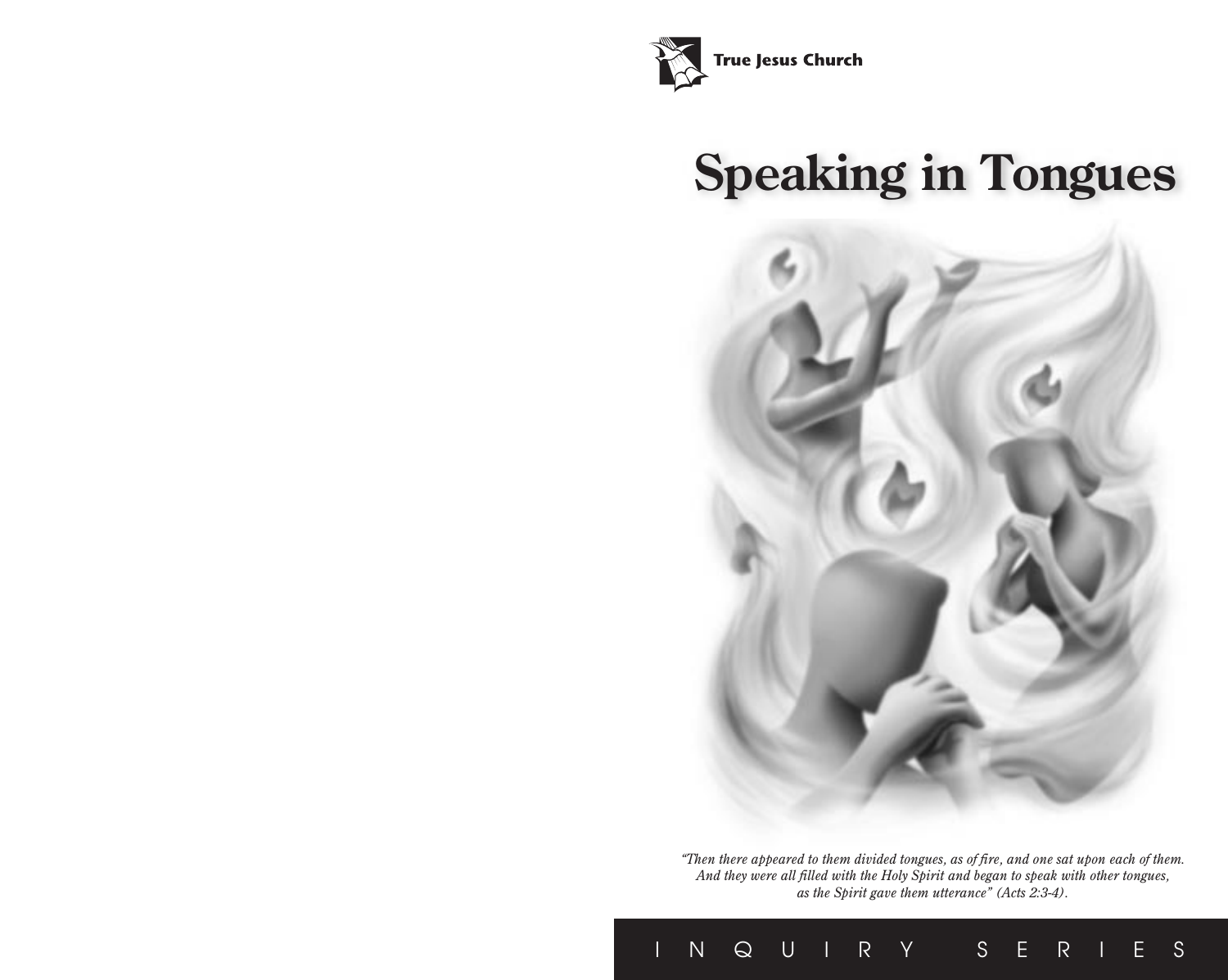#### INQUIRY SERIES

# **Speaking in Tongues**

### **Contents**

| About This Booklet                        | 4   |
|-------------------------------------------|-----|
| <b>General Concept</b>                    | 5   |
| Do All Speak with Tongues?                | 10  |
| Tongues-Speaking in the True Jesus Church | 12. |
| Conclusion                                | 15  |
| <b>Personal Testimonies</b>               | 16  |

TRUE JESUS CHURCH **Department of Literary Ministry** 11236 Dale Street Garden Grove, CA 92841, U.S.A. www.tjc.org

©2000 True Jesus Church. Printed in the U.S.A.

For the congregation nearest you or a publications catalog, please write to the above address or visit our web site.

The Scripture quotations contained herein are from the Revised Standard Version of the Bible, copyrighted 1946, 1952, and 1971 by the Division of Christian Education of the National Council of the Churches of Christ in the United States of America, and are used by permission. All rights reserved.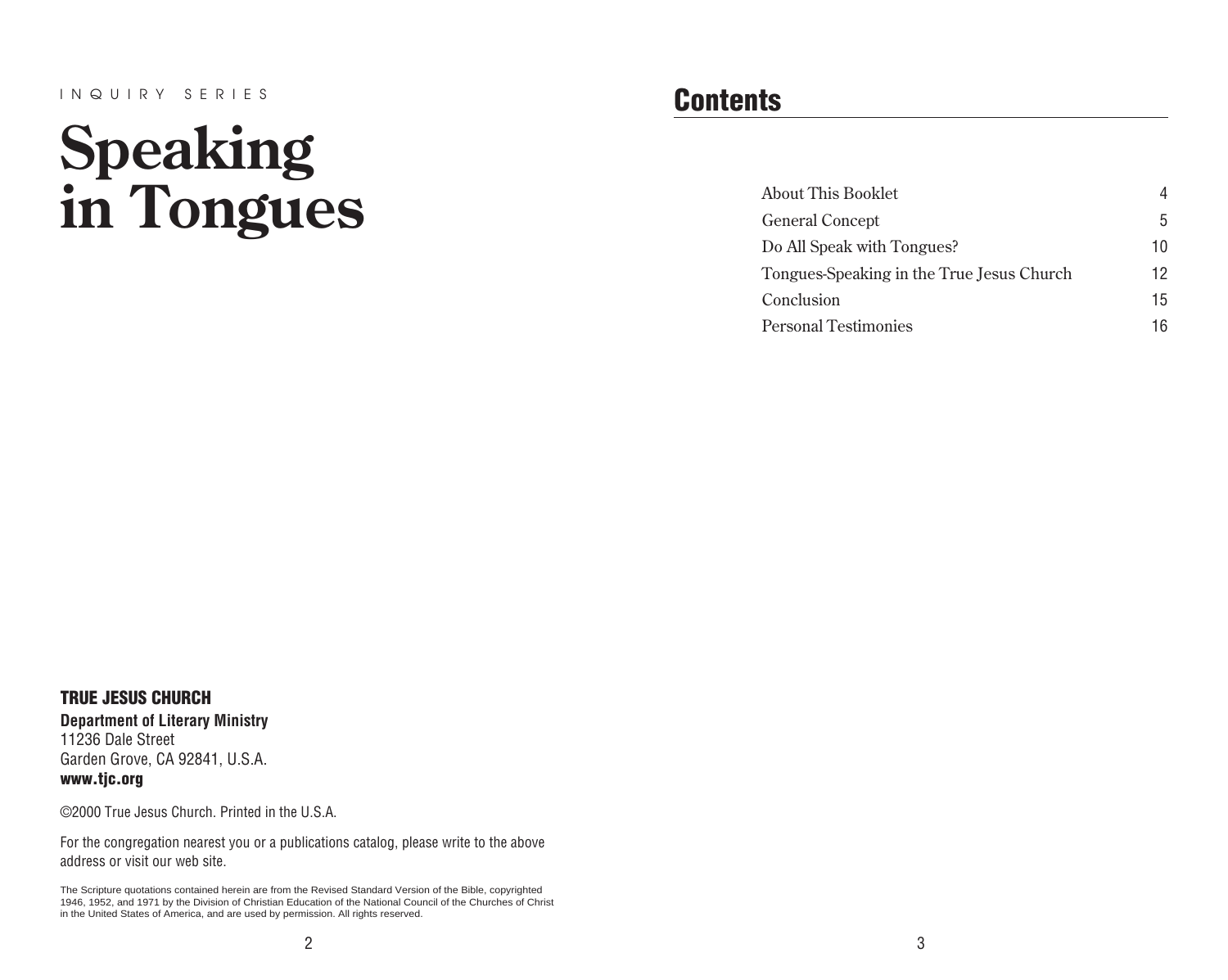### General Concept

### <span id="page-2-0"></span>About This Booklet

Tongue-speaking in the Christian community raises many questions and comments.

The Bible tells us that when people first heard the disciples of Jesus speaking in tongues, they asked one another, "Whatever could this mean" (Acts 2:12)?

Some said this of the disciples, "They are full of wine" (Acts 2:13).

Today, two thousand years later, questions are still being asked and comments are still being made.

In this booklet, the True Jesus Church shares a biblical perspective on the matter of speaking in tongues. We pray that you will be edified as you study the Scripture along with us. May the Lord our God himself guide you with his wisdom so that you may understand the blessing he has in store for you.

Speaking in tongues has two different functions. The first and primary function of tongue-speaking during prayer proves that one has the Holy Spirit. This function is selfedifying—that is to say, it solely benefits the speaker. The second function is the delivery of a message from God to a congregation. It edifies the listeners.

The first manifestation is crucial, and in fact, it must occur in determining if a person has received the Holy Spirit. The second manifestation edifies the church, and occurs as God wills.

### **Examining Alternative Concepts**

A common belief is that a person receives the Holy Spirit when he accepts Jesus Christ as his personal Savior. This belief is based on 1 Corinthians 12:3, which reads, "Therefore I make known to you that no one speaking by the Spirit of God calls Jesus accursed, and no one can say that Jesus is Lord except by the Holy Spirit."

While this verse teaches that a person's confession of Jesus as Lord is due to the work of the Holy Spirit, it does not say that anyone who acknowledges Jesus as Lord has received the Holy Spirit. A person who has not received the Holy Spirit may also be moved by the Holy Spirit to acknowledge Christ as Lord. There is a distinction between being moved by the Holy Spirit and receiving the promised Holy Spirit.

We now consider a striking counter-example. Read carefully Acts 8:5–19. The facts of this case are outlined by highlighting the following verses: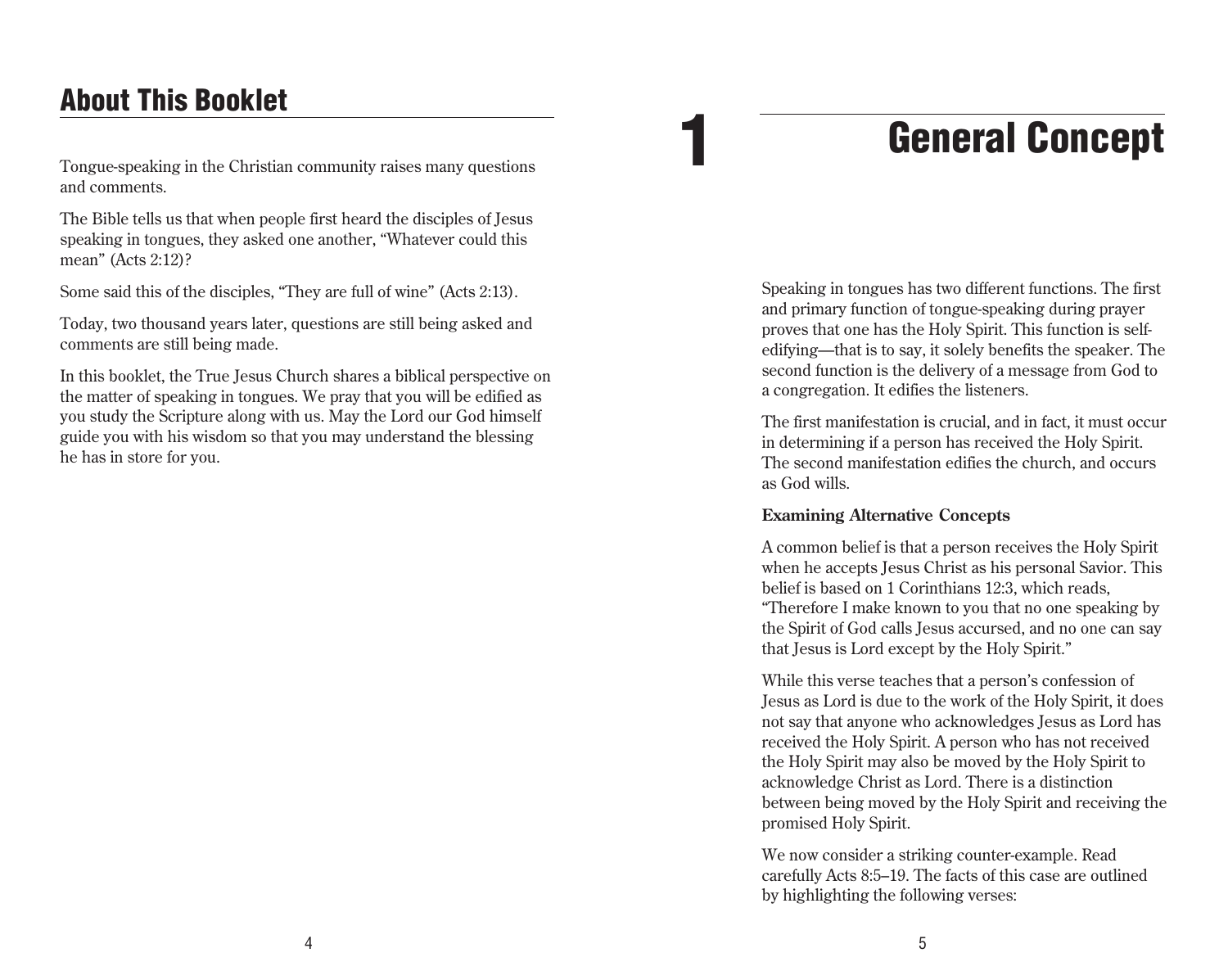- v. 5 Philip went down to the city of Samaria and preached Christ to the people.
- v.8 So there was much joy in that city.
- v.12 But when they believed Philip as he preached good news about the kingdom of God and the name of Jesus Christ, they were baptized, both men and women.
- v.14 Now when the apostles at Jerusalem heard that Samaria had received the word of God, they sent to them Peter and John.
- v.15 ...who came down and prayed for them that they might receive the Holy Spirit;
- v.16 ...for [the Holy Spirit] had not yet fallen on any of them, but they had only been baptized in the name of the Lord Jesus.

We have here a group of people who have believed in Jesus and have committed themselves in baptism. We can safely assume that they have accepted Christ. It is clear too that these people have not received the Holy Spirit.

A second counter-example can be found in the incident where Paul encountered a few disciples in Ephesus (Acts 19:1–7). Paul asked, "Did you receive the Holy Spirit when you believed?" They answered, "No, we have never even heard that there is a Holy Spirit." This exchange poses another serious challenge to the concept that accepting Christ equals receiving the Holy Spirit. There was no need for Paul to question the members in Ephesus if they had received the Holy Spirit immediately upon accepting Christ. One may, however, argue that these disciples were not well acquainted with Jesus at all and so may not have accepted Him correctly. But, we read further and discover that as in the Samaritan incident, these disciples received the Holy Spirit only *after* conversion, baptism and the laying of hands by the apostles. Since accepting Christ is believed to precede water baptism, in this incident too, accepting Christ precedes receiving the Holy Spirit by a conceivable time span.

Two counter-examples present a firm conclusion: receiving the Holy Spirit does not necessarily occur when one accepts Christ.

We move on to examine another popular belief. Some believe that God must be at work in a person who has a good Christian character, or whose nature has been transformed from evil to good. They therefore deduce that such a person must have received the Holy Spirit. In particular, if he exhibits virtues akin to the fruit of the Spirit, then he must surely have the Holy Spirit (cf. Galatians 5:22, 23).

Let us return to the Samaritan incident in Acts 8:5–19 for illustration. Verse 8 records that there was much joy in the city. Joy issues from the fruit of the Spirit. According to the above concept, the Samaritans must have received the Holy Spirit. On the contrary, the apostles received definite news that they had not received the Holy Spirit! It wasn't until Peter and John came to Samaria, prayed for them, and laid hands on them, that these new converts received the Holy Spirit. Furthermore, when the Holy Spirit finally descended on the Samaritans, a third party including the ex-sorcerer Simon, immediately witnessed that they had received the Holy Spirit (Acts 8:17–19).

The point to be made here is that good character and virtues associated with the Holy Spirit are uncertain pointers as to whether or not one has the Holy Spirit. Also, this was not the criterion by which the apostles ascertained as to whether the Holy Spirit was given or not. We shall shortly explain what this criterion is.

At this juncture, the belief that virtues associated with the fruit of the Spirit are the definite criteria for determining the presence of the Spirit in a person has to be rejected.

### **Questions Raised**

The rejection of some alternative concepts proposed earlier gives rise to two important questions.

1) If one does not receive the Holy Spirit when one accepts Christ, then when does one receive it?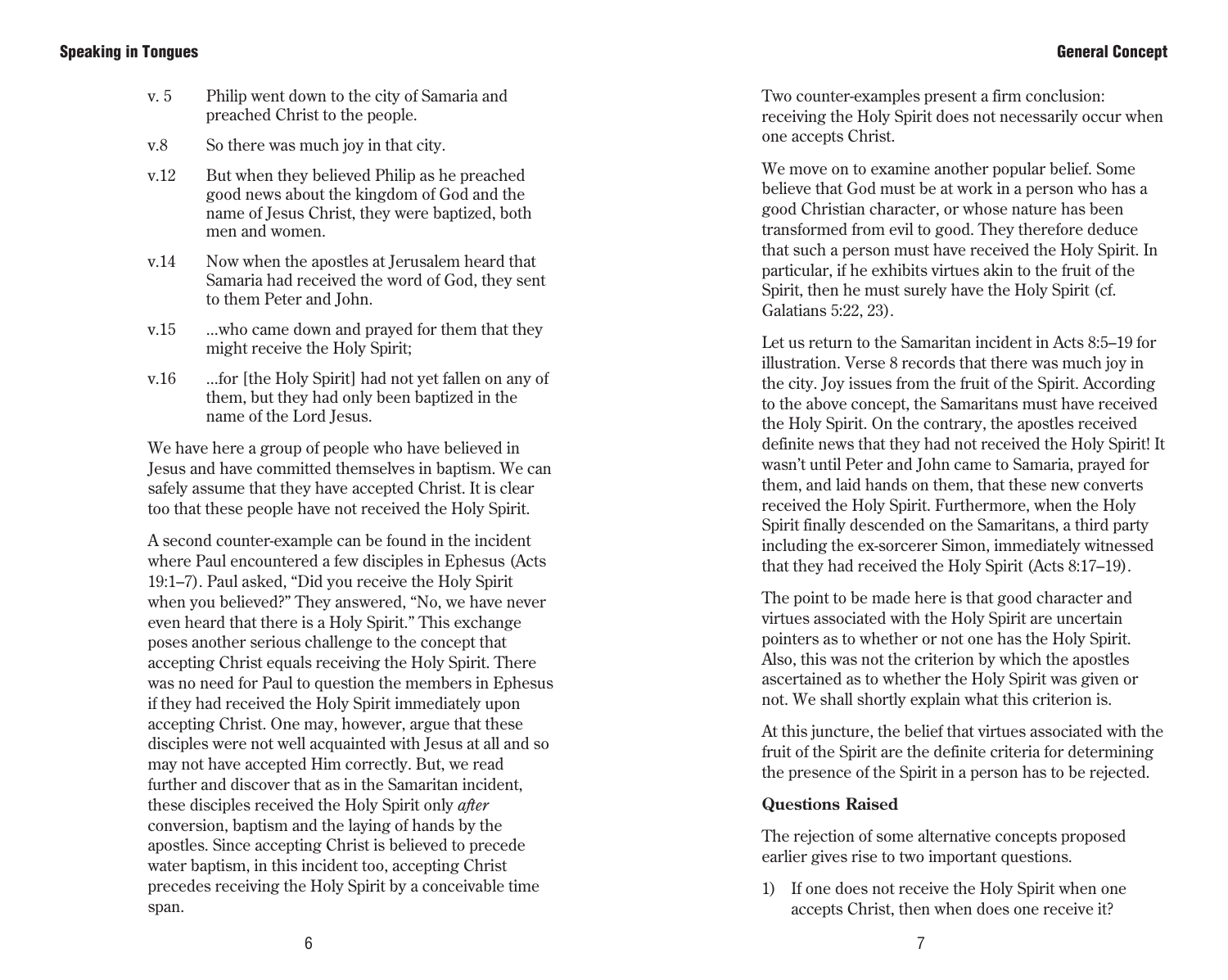### General Concept

### Speaking in Tongues

2) If good Christian character does not necessarily mean that one has received the Holy Spirit, then what is a true indication?

Receiving the Holy Spirit can occur any time after a person believes in Christ. Prior to his baptism, Cornelius the centurion received the Holy Spirit when he was listening to Peter's sermon (Acts 10:44–48). Most of the other incidents in Acts record believers receiving the Holy Spirit at various times after water baptism. For example, the Samaritans were baptized before Peter and John helped them receive the Holy Spirit. The Ephesian disciples received the Holy Spirit a short while after their baptism.

Since receiving the Holy Spirit does not occur at a fixed time or during any fixed sacraments, a Christian in search of the Truth will inevitably ask, "How do I know if I have received the Holy Spirit or not?"

We examined earlier how using spiritual virtues as an indicator is inadequate. A good feeling or an emotional uplift is no sure guide either. Firstly, these can result from one's own doing and secondly, the apostles did not base their observations on such factors.

Instead we are told regarding Cornelius' conversion that "the gift of the Holy Spirit had been poured out even on the Gentiles. For they heard them speaking in tongues and extolling God" (Acts 10:45–46). Speaking in tongues is clearly one evidence that a person has received the Holy Spirit. Read also Acts 2:1–4 and 19:1–7. This manifestation is extraordinary and highly visible, a remarkable sign of God's most precious gift in the New Testament. It convinces both the recipients and the observers that something spiritual has happened. It is a novel sign given by God accompanying His gift of Himself.

We can now proceed further to say that without any other definite sign, speaking in tongues is the evidence by which one ascertains he has received the Holy Spirit. A Christian must ask to receive the Holy Spirit as a separate request, and perhaps over an extended period of time. This falls in line with Jesus' teaching that one must earnestly pray for the Holy Spirit (Luke 11:5–13). When he receives the Holy Spirit, he will be able to speak in tongues.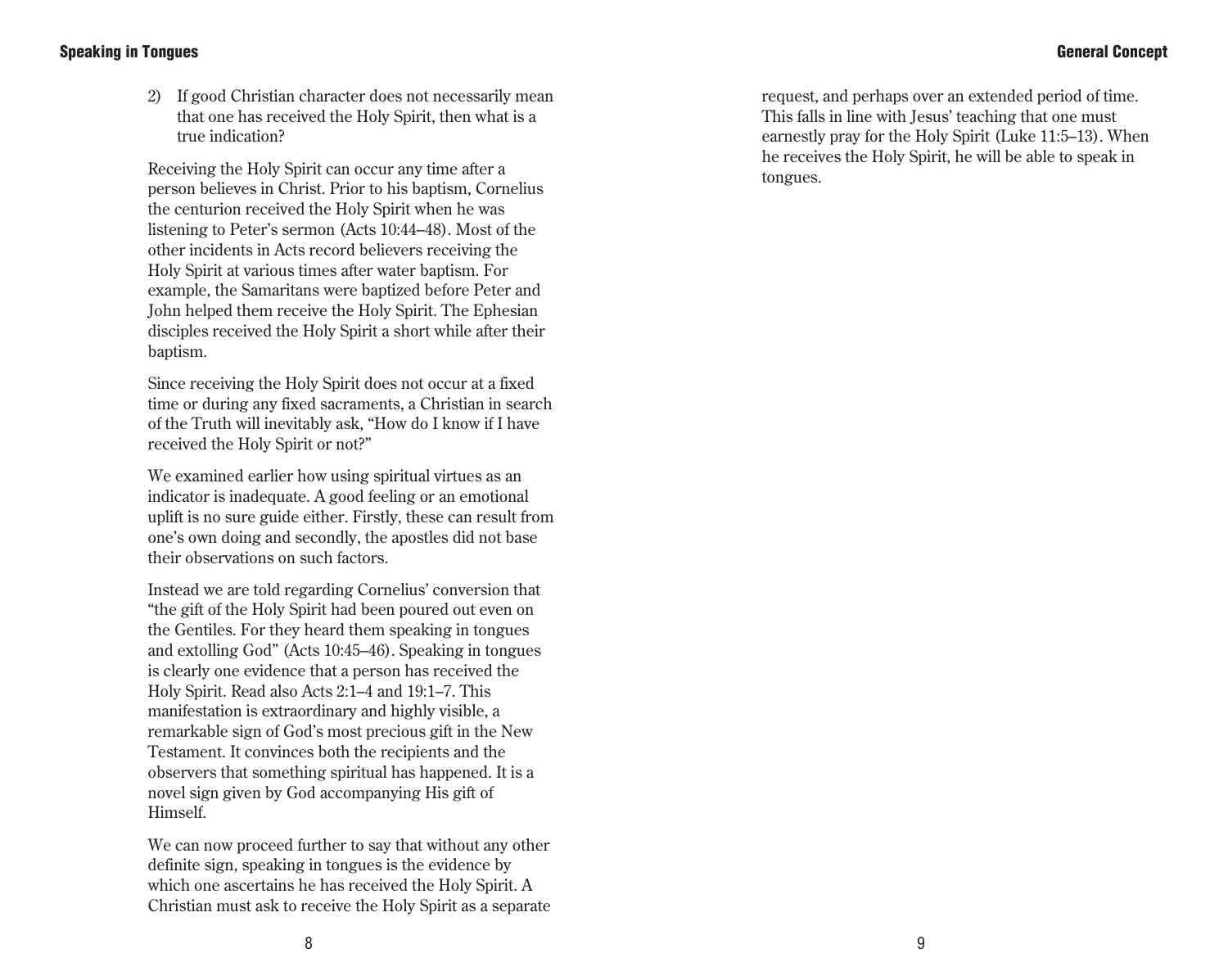Do All Speak with Tongues?

<span id="page-5-0"></span>2

A new question arises. If speaking in tongues is the sole criterion and evidence that one has received the Holy Spirit, then it must necessarily follow that all should speak with tongues. However, this seems an obvious contradiction to Paul's rhetorical question: "Do all speak with tongues?" (1 Corinthians 12:30). A careful examination of the context in which the question was raised is needed here, as this will lead to the understanding that there are two functions of tonguespeaking. The listing of spiritual gifts serves to explain the diversities of gifts and roles different members receive. Hence, no single gift is shared by all. The other qualification is that these gifts must be "for the common good" (1 Corinthians 12:7).

Is tongue-speaking for the common good? Paul says no, for "he who speaks in a tongue edifies himself" (1 Corinthians 14:4). But tongue-speaking can be for the common good in some situations: "If any speak in a tongue, let there be only two or at most three, and each in turn; and let one interpret" (1 Corinthians 14:27; cf. 14:5).

Speaking in a tongue *with* interpretation communicates messages from God for the common good, and is thus one of the diverse gifts of the Spirit given separately to different believers. Such tongues are not spoken by all, and this is the answer to Paul's question.

Speaking in a tongue without interpretation is "speaking to himself and to God" (1 Corinthians 14:28). In this case the people need not be limited in number to two, or three, or speak in turn. For on the day of Pentecost, one hundred and twenty people spoke at one time. And in Ephesus, about twelve people spoke during one instance. Such tongues are spoken during prayer by all who have received God's Spirit, as we have already examined. This is the main purpose of tongue-speaking: "For one who speaks in a tongue speaks not to men but to God; for no one understands him, but he utters mysteries in the Spirit" (1 Corinthians 14:2).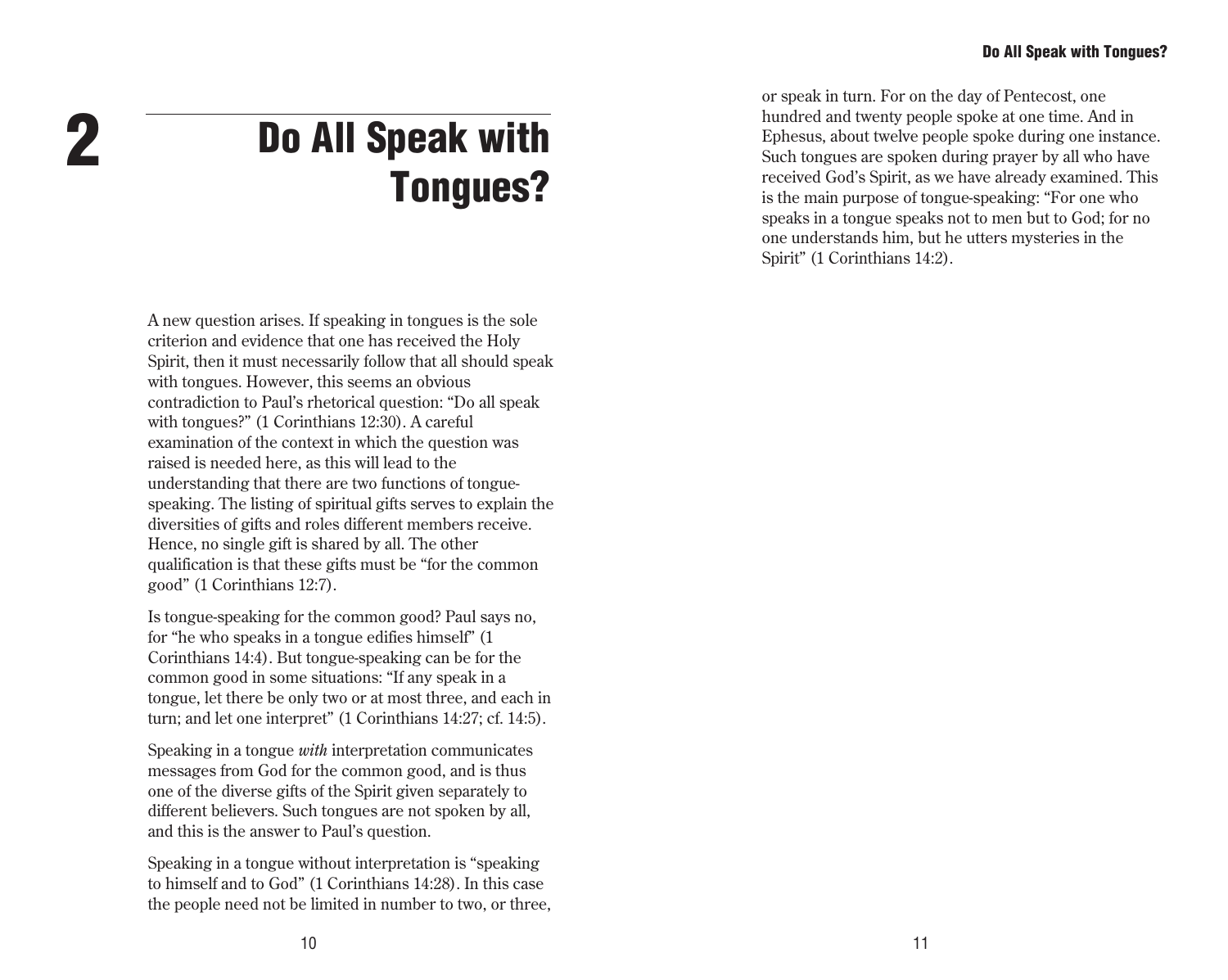## <span id="page-6-0"></span>Tongues-Speaking in the True Jesus Church

The emphasis placed on tongue-speaking in the True Jesus Church is linked directly to the importance of receiving the promised Holy Spirit. This is unlike the surge of interest in spiritual gifts (*charismata*) of the Holy Spirit among the Charismatics. Members of the True Jesus Church seek the gift of the Holy Spirit; the term "gift" (*dorea*) here is epexegetical, being the Holy Spirit Himself.

Also, we do not reckon that speaking in tongues signifies a baptism in the Holy Spirit that is separate from receiving the Holy Spirit. The two go hand in hand. Speaking in tongues then, does not make one a superlative Christian, but is fundamental to every Christian, proving that he belongs to Christ (Romans 8:9).

The ability to speak in tongues remains with a person after he receives the indwelling Holy Spirit. Each time a Christian or a congregation of believers prays in the Spirit, this ability is made possible by the Holy Spirit. Since this phenomenon of congregational tonguespeaking has been criticized as unscriptural, we shall discuss it in light of the Scriptures.

Many have frowned upon the public display of tonguespeaking for the following reasons:

1) No one understands, not even the speaker himself.

"For no one understands him, but he utters mysteries in the Spirit" (1 Corinthians 14:2). "For if I pray in a tongue, my spirit prays but my mind is unfruitful" (1 Corinthians 14:14).

2) Paul limited the number of speakers, even when there is interpretation.

"If any speak in a tongue, let there be only two or at most three, and each in turn; and let one interpret" (1 Corinthians 14:27).

3) Unbelievers may mistake it for madness.

"If, therefore, the whole church assembles and all speak in tongues, and outsiders or unbelievers enter, will they not say that you are mad?" (1 Corinthians 14:23).

The fact that tongues are unknown languages should not inhibit our prayers, for "the Spirit helps us in our weakness; for we do not know how to pray as we ought, but the Spirit Himself intercedes for us with sighs too deep for words" (Romans 8:26). Moreover, Paul himself remedies the situation he poses: "What am I to do? I will pray with the Spirit and I will pray with the mind also" (1 Corinthians 14:15). We can participate with our minds when we pray in the Spirit.

The Scriptures show that tongues bestowed upon believers when they receive the Holy Spirit are not spoken by two or three in turn. The praying saints on the day of Pentecost numbered about one hundred and twenty. The Ephesian disciples numbered about twelve. We see, then, that when tongues are not specifically directed at any human audience, as in prayer, no restriction in number applies.

From the above, we also come to realize that whenever Paul instructs the Corinthian believers to curb the speaking of tongues, he refers to another function, that is, the preaching in tongues (1 Corinthians 14:19, 28). Unbelievers will think that we are mad if we speak to one another in tongues. When the entire congregation prays to God in tongues in an orderly manner, however, it becomes a sign to the unbelievers (1 Corinthians 14:22).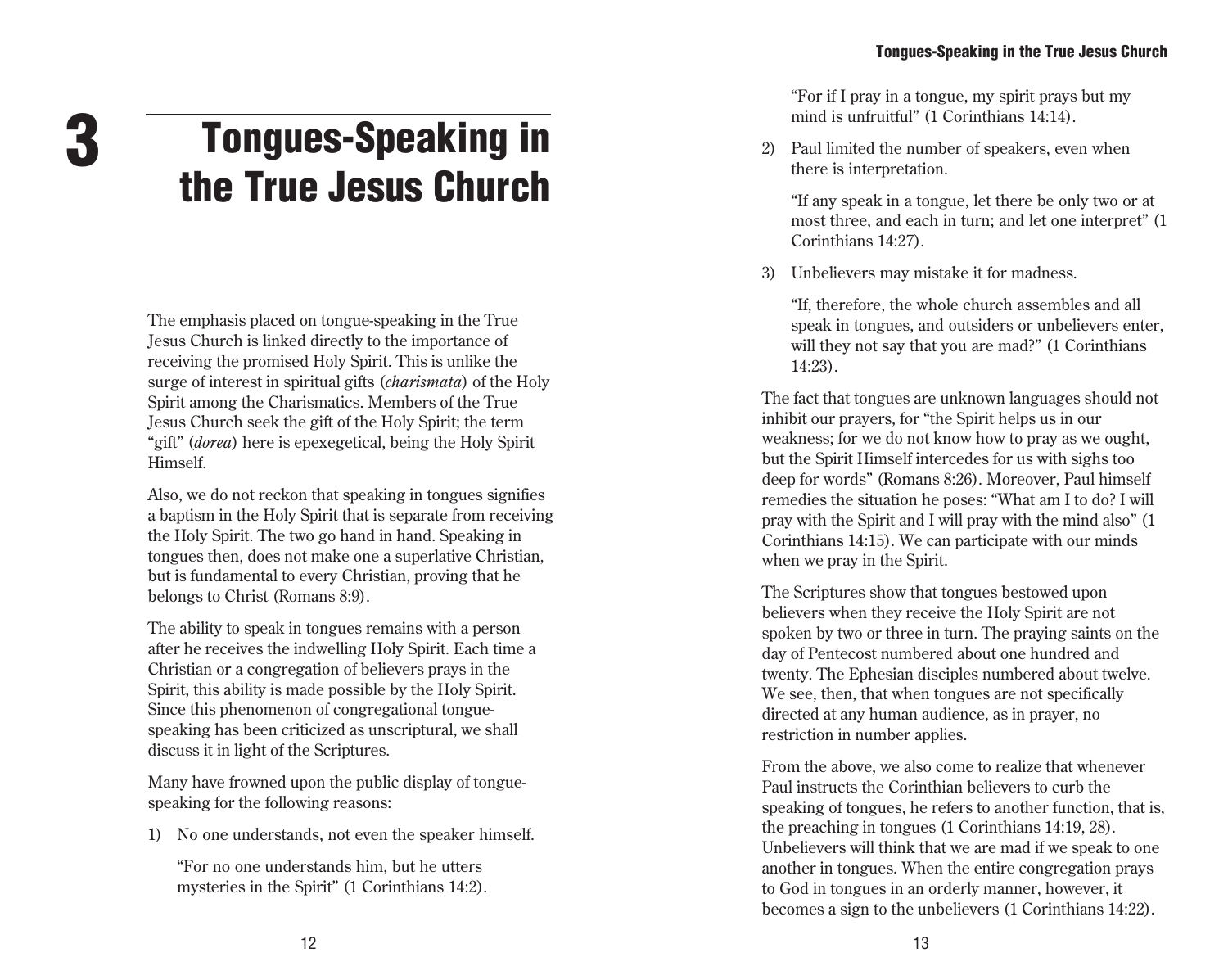### <span id="page-7-0"></span>Speaking in Tongues

Inevitably, there will be those who will not benefit from this sign, such as the mockers on the day of Pentecost who remarked, "They are filled with new wine" (Acts 2:13). Nevertheless, the sign of tongues coupled with Peter's sermon converted three thousand souls on that day.

### **Conclusion**

In regard to tongue-speaking, the standpoint of the True Jesus Church is not merely one of those open-ended theological view-points which are peripheral to the cardinal tenets of Christianity. Rather, in the Bible, believers ascertained whether people had received the Holy Spirit or not on the evidence of tongues. Accordingly, the newly converted, baptized Samaritans were deemed to be without the Spirit.

Since the Holy Spirit is the guarantee of our salvation (Romans 8:9; Ephesians 1:13), every Christian ought to reassess his and her position according to biblical principles, and to give an honest response to Paul's question: "Did you receive the Holy Spirit when you believed?" (Acts 19:2)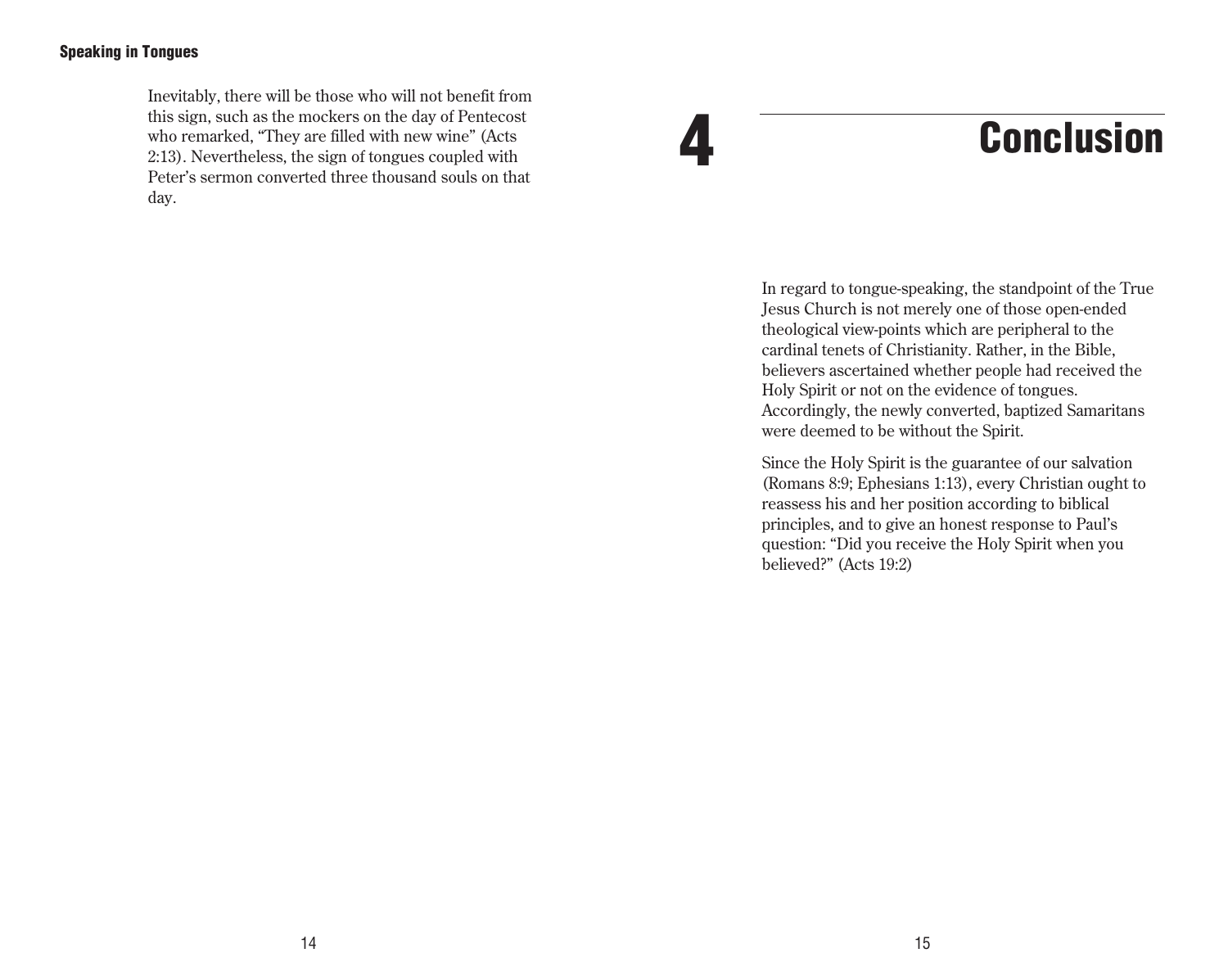### <span id="page-8-0"></span>5 Personal Testimonies

Jesus told His disciples that His believers would be able to speak in new tongues (Mark 16:17). Even though man cannot understand these tongues, they are a way of communicating with God. For when we pray in tongues, we speak to God and not to men (1 Corinthians 14:2). Wouldn't you like to experience the joy of receiving the Holy Spirit and the speaking of tongues in the True Jesus Church?

Below are a few personal testimonies of receiving the Holy Spirit and speaking in tongues:

### **1. "For Everyone Who Asks Receives..." —by Heny of Banjarmasin, Indonesia**

In 1984, my family and I were baptized in the True Jesus Church. I was a teenager then. I did not understand the importance of religious education. I was not keen to go to church. As a result I did not know the teachings of Christianity. Believers used to visit me. After each visit, I would attend a service or two, but would stop after that.

When I was in my first year at college, I started to seek for God. I learned that I needed to receive the Holy Spirit as a guarantee of my salvation. But I did not know how to pray for the Holy Spirit. I became worried. A friend I spoke to invited me to attend a charismatic church. I went. Much to my delight the talk was on how to pray for the Spirit. The speaker said that the Holy Spirit would fill me if I prayed with my hands raised and face lifted, saying "Hallelujah." When the pastor laid hands on me, I fell backwards. But I felt no Holy Spirit filling me. I stood up and felt a little ashamed. I watched the others praying.

There was a boy who fell backwards onto the floor. He was shouting in agony and was foaming at the mouth. I went home utterly confused.

I related the incident to a religious education teacher in the True Jesus Church. When I heard his explanation, I felt ashamed before God and our brethren. So great were my feelings of guilt and shame that I cried instantaneously. I went home and prayed, asking for the forgiveness of God.

The following morning, I felt my guilt and shame lifted. I thanked God for answering my prayer, and for His reassurance of His love. God is indeed merciful and ever ready to forgive.

In 1988, I attended a students' spiritual meeting at the True Jesus Church in Jakarta, Indonesia. On one of the nights, I had a dream. In the dream, I was praying in a field. Suddenly, a strong gust of wind blew, accompanied by a loud sound. I swayed slightly but remained upright. Due to the strength of the wind, my body and tongue vibrated. I had the same dream twice. It was strange. The following morning, I went to church with the confidence that I would surely receive the Holy Spirit. I prayed with faith and great fervor. When I uttered "Hallelujah," my body and tongue suddenly started vibrating. I could neither control my tongue nor understand the words uttered. I was crying out of tremendous joy, for the Lord had answered my prayer.

I am convinced that the Lord Jesus truly loves His children. We must believe that our prayers will be heard by God and ought to persevere in our prayers. Our God is indeed a living God!

(extracted from Manna issue 23, 1994, p. 41)

### **2. The Calling of God—by Constance Lin of Los Angeles, USA**

Hallelujah! I thank God for His immense grace that enables me to relate my personal testimony of how Jesus called me to enter His fold. With His tender love and